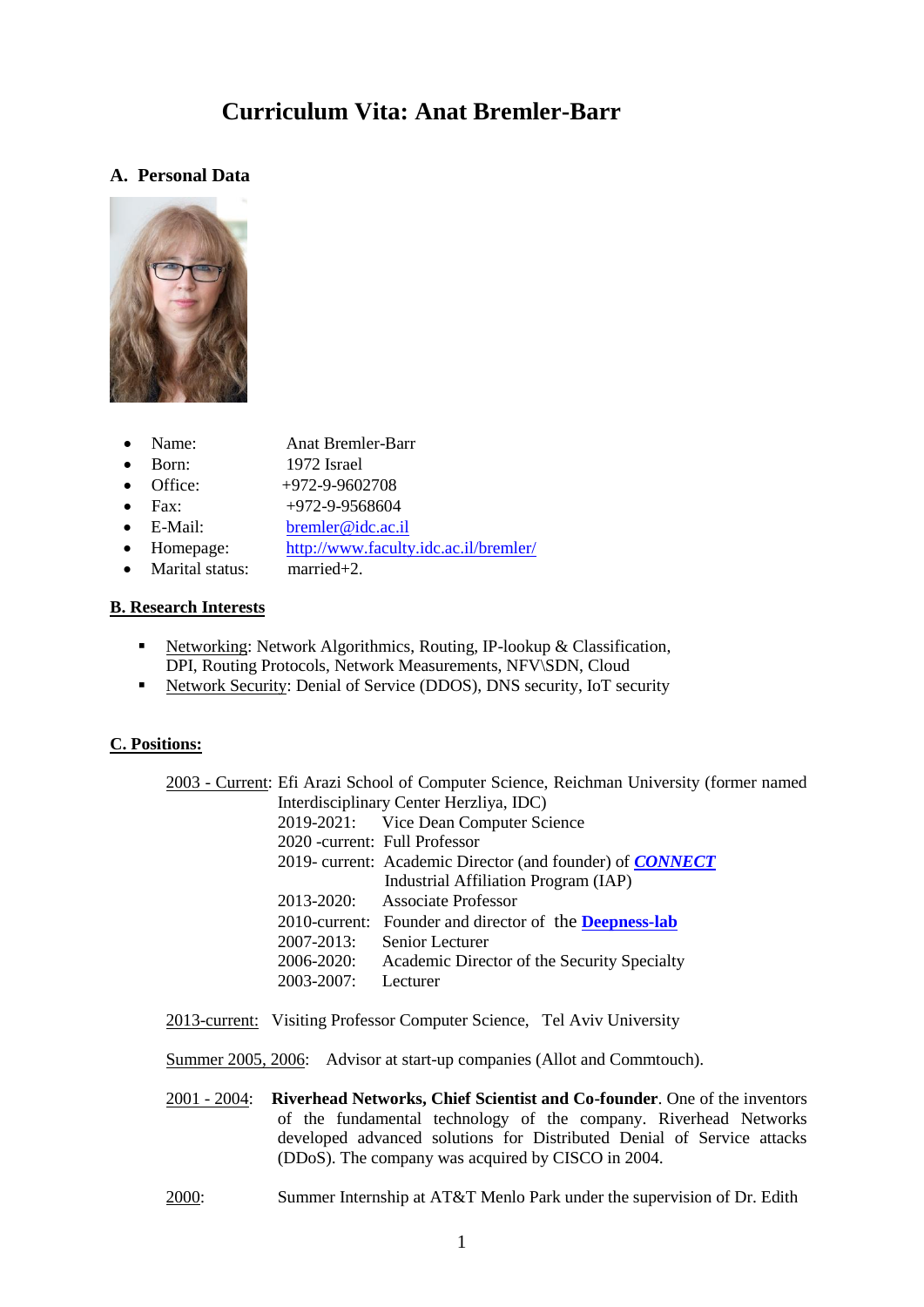Cohen.

| 1992-2002: | Tel-Aviv University Teaching Assistant                                                                                          |  |  |  |
|------------|---------------------------------------------------------------------------------------------------------------------------------|--|--|--|
| 1998-1999: | Tel-Aviv-Yafo college Teaching Assistant                                                                                        |  |  |  |
| 1997-1998: | RadView Programmer<br>Programmer in $C++$ , Developing<br>multi-threaded applications for<br>performance testing of web-server. |  |  |  |

### **D. Education**

### 1. **2002 Ph.D. (with distinction)**:

Computer Science, Tel Aviv University, Israel Thesis title: Algorithm for Efficient and Reliable Routing in the Internet. **The title was awarded with distinction** Research supervised by Prof. Yehuda Afek

### 2. **1997 M.Sc (Summa Cum Laude)**:

Computer Science, Tel Aviv University, Israel Graduated with honors (Summa Cum Laude) Thesis title: Self-Stabilizing Unidirectional Network Algorithms by Power Supply Research supervised by Prof. Yehuda Afek

### 3. **1994 B.Sc. (Magna Cum Laude)**:

Mathematics and Computer Science, Tel Aviv University, Israel Graduated with honors (Magna Cum Laude)

### 4. **1999 LL.B**:

Law, Tel Aviv University, Israel

### **E. Publications:**

- I. Work in progress
- [P1] Yehuda Afek, Anat Bremler-Barr, Daniel Dubnikov, "Adaptive DNSSEC" talk at ORAC 2022 under submission
- [P2] Daniel Bachar, Anat Bremler-Barr, David Hay, "Kubernetes Service Selection Optimization", 2022 under submission
- [P3] Yehuda Afek, Anat Bremler-Barr, Dor Israeli, Alon Noy "Eradicating Attacks on the Internal Network with Internal Network Policy", 2022 under submission

### II. Conferences and Workshops:

[P4] Anat Bremler-Barr, Matan Sabag " Preventing the Flood: Incentive-Based Collaborative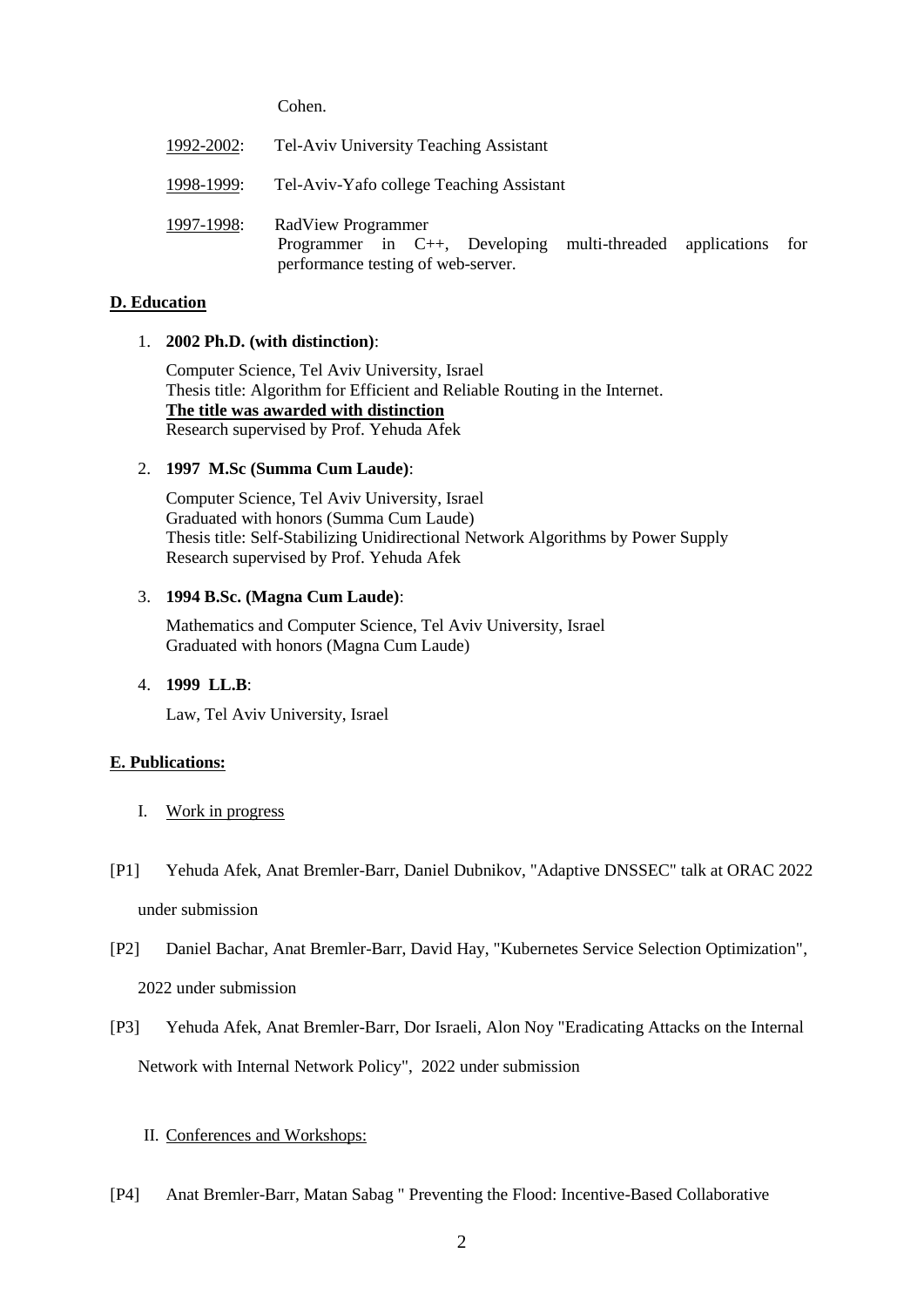Mitigation for DRDoS Attacks" accepted to Networking 2022

- [P5] [Eli Brosh,](https://arxiv.org/search/cs?searchtype=author&query=Brosh%2C+E) [Elad Wasserstein,](https://arxiv.org/search/cs?searchtype=author&query=Wasserstein%2C+E) [Anat Bremler-Barr,](https://arxiv.org/search/cs?searchtype=author&query=Bremler-Barr%2C+A) "Dynamic-Deep: Tune ECG Task Performance and Optimize Compression in IoT Architectures" Manage IoT workshop, NOMS 2022
- [P6] Anat Bremler-Barr, Bar Meyuhas, Ran Shister, "One MUD to Rule them All", NOMS 2022 (Short-paper)
- [P7] Yehuda Afek, Anat Bremler-Barr, David Hay, Avraham Shalev, "MUDirect: Protecting P2P IoT Devices with MUD", in IEEE ithings-2021
- [P8] Ronen Ben David, Anat Bremler-Barr, "Kubernetes Autoscaling: YoYo Attack Vulnerability and Mitigation," CLOSER 2021
- [P9] Yehuda Afek, Anat Bremler-Barr, David Hay, Ran Goldschmidt, Lior Shafir, Gafnit Abraham, Avraham Shalev, "NFV-based IoT Security for Home Networks using MUD," NOMS 2020
- [P10] Anat Bremler-Barr, Haim Levy, Zohar Yakhini, "IoT or NoT: Identifying IoT Devices in a Short Time Scale," NOMS 2020
- [P11] Yehuda Afek, Anat Bremler-Barr, Lior Shafir, "NXNSAttack: Recursive DNS Inefficiencies and Vulnerabilities," USENIX Security 2020
- [P12] Shir Landau Feibish, Yehuda Afek, Anat Bremler-Barr, Edith Cohen, Michal Shagam: "Mitigating DNS random subdomain DDoS attacks by distinct heavy Hitters sketches," HotWeb 2017
- [P13] Anat Bremler-Barr, David Hay, Idan Moyal, and Liron Schiff, "Load Balancing Memcached Traffic Using Software Defined Networking," IFIP Networking 2017
- [P14] Anat Bremler-Barr, Eli Brosh, Mor Sides, "DDoS Attack on Cloud Auto-scaling Mechanisms," INFOCOM 2017
- [P15] Yehuda Afek, Anat Bremler-Barr, Lior Shafir, "Network Anti-Spoofing with SDN Data plane," INFOCOM 2017
- [P16] Anat Bremler-Barr, Yotam Harchol, David Hay: "OpenBox: A Software-Defined Framework for Developing, Deploying, and Managing Network Functions," in ACM SIGCOMM, August 2016.
- [P17] Anat Bremler-Barr, Yotam Harchol, David Hay, Yacov Hel-Or: "Encoding Short Ranges in TCAM Without Expansion: Efficient Algorithm and Applications," In ACM Symposium on Parallelism in Algorithms and Architectures (SPAA), July 2016
- [P18] Anat Bremler-Barr, David Hay, Daniel Krauthgamer, Shimrit Tzur-David: "Scalable URL Matching with Small Memory Footprint," in IFIP Networking, pages 476-484, 2016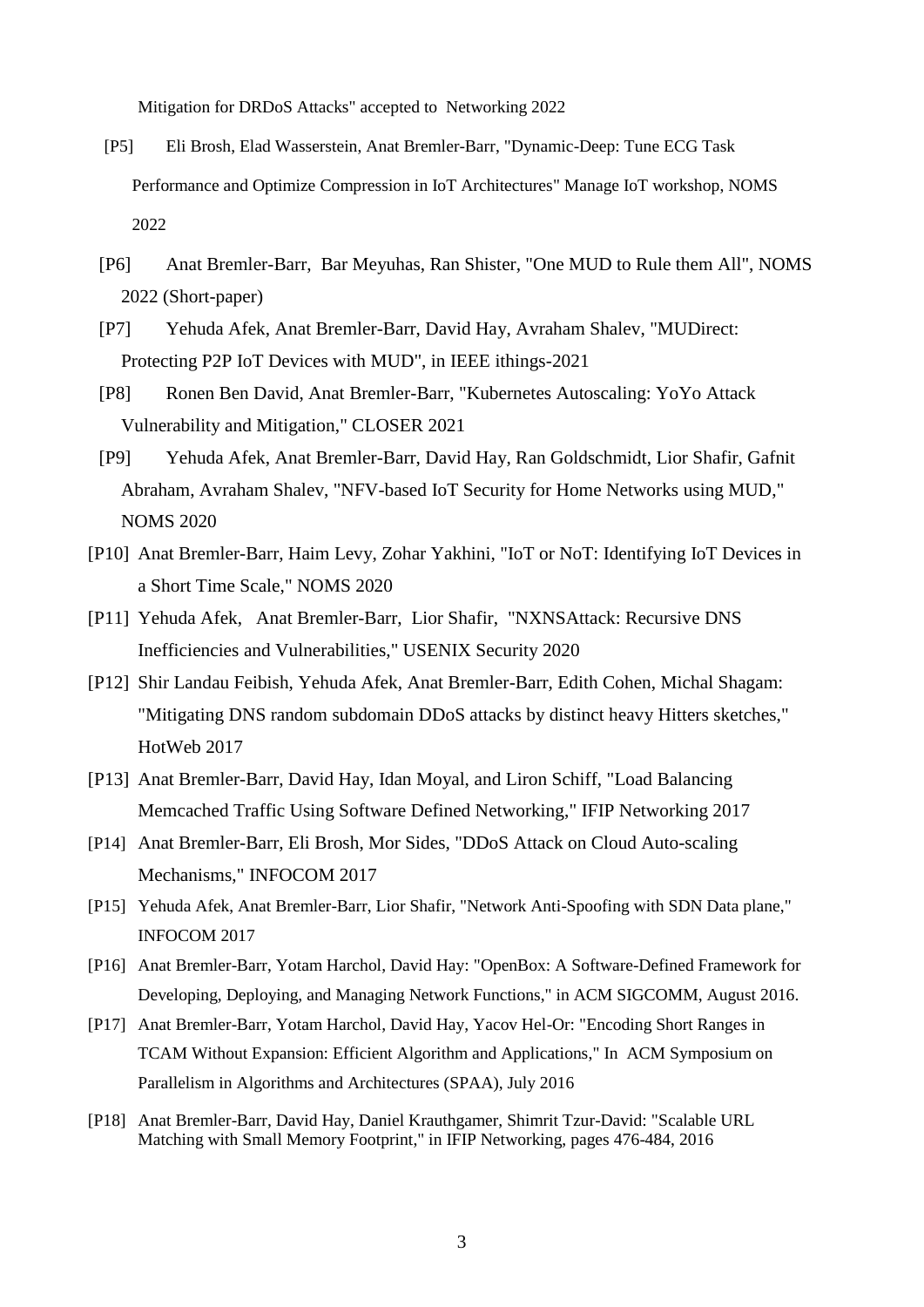- [P19] Alon Atari, Anat Bremler-Barr, "Efficient Round-Trip Time Monitoring in OpenFlow Networks," in INFOCOM, April 2016, **awarded best in session**
- [P20] Anat Bremler-Barr, Yotam Harchol, David Hay, "OpenBox: Enabling Innovation in Middlebox Applications", in ACM SIGCOMM HotMiddleboxes, August 2015
- [P21] Anat Bremler-Barr, Yotam Harchol, David Hay, Yacov Hel-Or, "Ultra-Fast Similarity Search Using Ternary Content Addressable Memory," in ACM DaMoN, June 2015
- [P22] Y. Afek, A. Bremler-Barr, and L. Schiff, "ORange: Multi-field openflow based range classifier," in ACM/IEEE ANCS, May 2015
- [P23] Michela Becchi, Anat Bremler-Barr, David Hay, Omer Kochba, and Yaron Koral: "Accelerating Regular Expression Matching Over Compressed HTTP" IEEE INFOCOM*,* 2015
- [P24] A. Bremler-Barr, Shimrit Tzur David, Yotam Harchol, and David Hay: "Leveraging Traffic Repetitions for High-Speed Deep Packet Inspection" IEEE INFOCOM*,* 2015
- [P25] A. Bremler-Barr, D. Hay, Y. Harchol, Y. Koral, "DPI as a Service", CoNEXT 2014
- [P26] Y. Afek, A. Bremler-Barr and S. Landau Feibish, "Automated Signature Extraction for High Volume Attacks," in ACM/EEE ANCS 2013 (**Shir won Broadcom Foundation University Research Competition Second Place**)
- [P27] Y. Afek, A. Bremler-Barr and L. Schiff, "Space Efficient Priority Queues: The TCAM Case," in SPAA 2013.
- [P28] Y. Afek, A. Bremler-Barr, D. Hay, Y. Harchol, Y. Koral, "MCA2: Multi Core Architecture for Mitigating Complexity Attacks", in ACM/EEE ANCS 2012.
- [P29] U. Ben-Porat, A. Bremler-Barr, H. Levy and B. Plattner," On the Vulnerability of Hardware Hash Tables to Sophisticated Attacks, "in Networking 2012.
- [P30] A. Bremler-Barr, S. Tzur-David, D. Hay, Y. Koral," Decompression-Free Inspection: DPI for Shared Dictionary Compression over HTTP, "in IEEE INFOCOM 2012 .
- [P31] U. Ben-Porat, A. Bremler-Barr, H. Levy, "Network and Computer Performance in Malicious Environments: The Good, the Bad and the Ugly," in NETGCoop 2011.
- [P32] A. Bremler-Barr, Y. Koral and V. Zigdon, "Shift-Based Pattern Matching for Compressed Web Traffic," in IEEE International Conference on High Performance Switching and Routing (HPSR), 2011.
- [P33] A. Bremler-Barr, Y. Harcol and D. Hay, "Space-time tradeoffs in Software-based Deep Packet Inspection," in IEEE International Conference on High-Performance Switching and Routing (HPSR), 2011.
- [P34] A. Bremler-Barr, O. Dekel, R. Goldschmidt, H. Levy, "Controlling P2P applications via Address Harvesting: the Skype story" in HOT-P2P workshop, 2011.
- [P35] Y. Afek, A. Bremler-Barr, Y. Koral, "Efficient Processing of Multi-Connection Compressed Web Traffic," in NETWORKING, 2011.
- [P36] A. Bremler-Barr, R. Goldschmidt, "On the stability of Skype Super Nodes," in Traffic Monitoring and Analysis Workshop (TMA), 2011.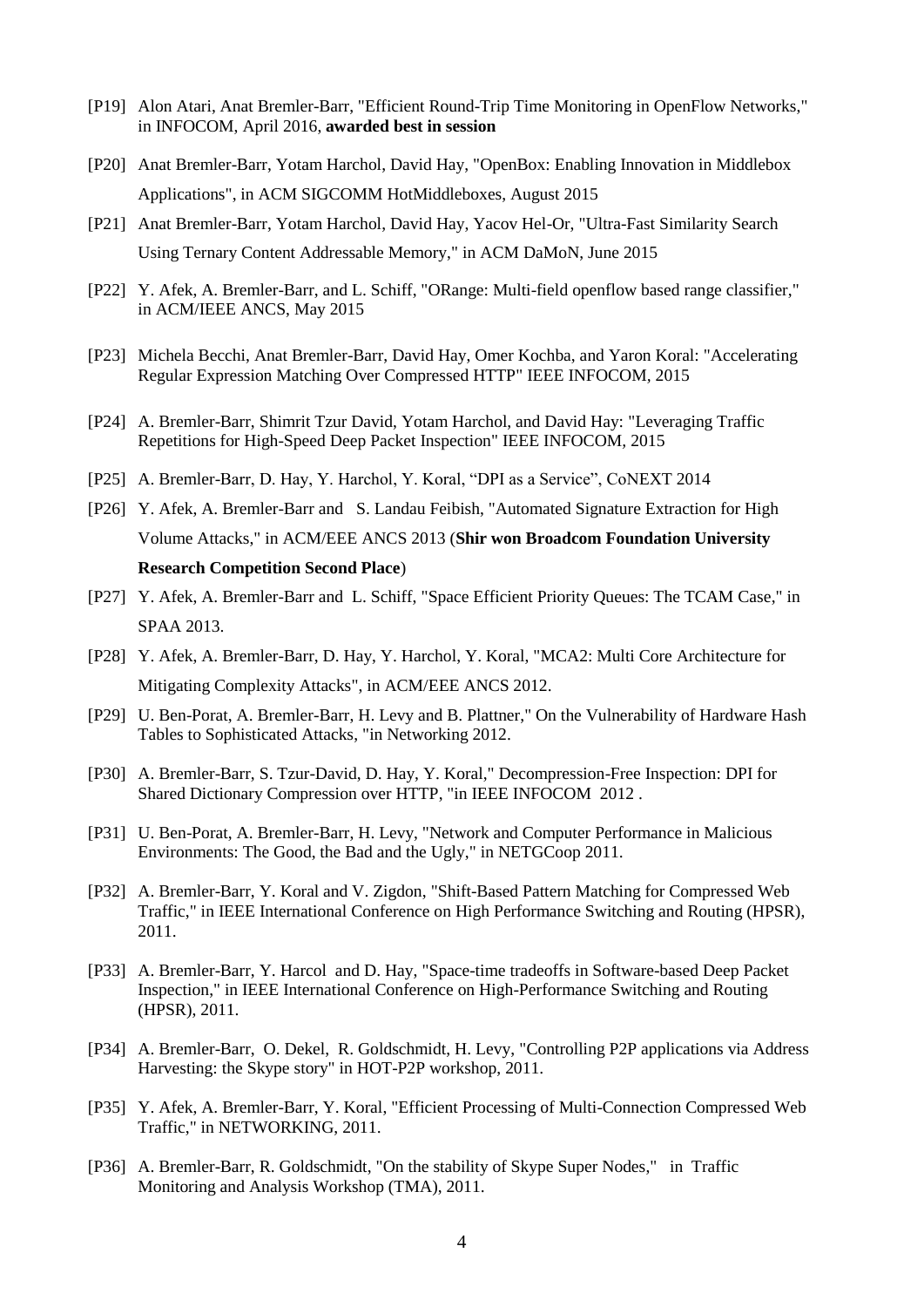- [P37] U. Ben-Porat, A. Bremler-Barr, H. Levy, B. Plattner, "On the Vulnerability of Proportional Fairness scheduler to retransmission attacks," in IEEE INFOCOM, 2011
- [P38] A. Bremler-Barr, D. Hay, and Y. Koral, "CompactDFA: Generic State Machine Compression for Scalable Pattern Matching," in IEEE INFOCOM, 2010.
- [P39] A. Bremler-Barr, Y. Koral, "Accelerating Multi-patterns Matching on Compressed HTTP Traffic," in IEEE INFOCOM, 2009.
- [P40] U. Ben-Porat, A. Bremler-Barr, H. Levy, "On the Exploitation of CDF based Wireless Scheduling" (mini-conference), in IEEE INFOCOM, 2009.
- [P41] A. Bremler-Barr, D. Hay, D. Hendler, R. Roth, "PEDS: A Parallel Error Detection Scheme for TCAM Devices," in (**runner up to best paper**) IEEE INFOCOM, 2009.
- [P42] A. Bremler-Barr, D. Hay, D. Hendler, B. Ferber, "'Layered Interval Codes for TCAM-based Classification," (poster session) in SIGMERTRICS, 2008; (full paper) in IEEE INFOCOM, 2009.
- [P43] U. Ben-Porat, A. Bremler-Barr, H. Levy, "The Vulnerability of Network Mechanisms to Sophisticated DDOS attacks," in IEEE INFOCOM (mini-conference), 2008.
- [P44] A. Bremler-Barr, D. Hendler, "Efficient TCAM-based Packet Classification using Gray Code", in IEEE INFOCOM, 2007.
- [P45] A. Bremler-Barr, R. Halacmi-Bekel and J. Kangasharju, "Unregister Attacks in SIP", in NPSec Workshop, 2006.
- [P46] A. Bremler-Barr, H. Levy and N. Halachmi, "Aggressiveness Protective Fair Queueing for Bursty Applications", (short paper) in IWQoS Workshop, 2006.
- [P47] A. Bremler-Barr and H. Levy "Spoofing Prevention Method", Brief Announcement in PODC 2004, full paper in IEEE INFOCOM, 2005.
- [P48] A.Bremler-Barr and L. Epstein, "Path layout on tree networks: Tight bounds in different label switching model," in SIROCCO, 2004.
- [P49] Y. Afek, R. Brooks, N. Fischbach, P. Quinn, A. Friedrich, M. Binderberger, A. Bremler-Barr, B. Elgar, R. Hermoni,"MPLS-Based Synchronous Traffic Shunt", in NANOG, 2003.
- [P50] A. Bremler-Barr, Y. Afek, and S. Schwarts, "Improved BGP Convergence via Ghost Flushing," in IEEE INFOCOM, 2003.
- [P51] Y. Afek, A. Bremler-Barr, O. Ben-Shalom, "On the structure and application of BGP Policy Atoms," in Internet Measurement Workshop, 2002.
- [P52] A. Bremler-Barr, E. Cohen, H. Kaplan, and Y. Mansour, "On the predictability and by-passability of end to end delays," in Internet Measurement Workshop, 2002.
- [P53] Y. Afek, A. Bremler-Barr, H. Nussbacher, D. Touitou "Diversion and Sieving Techniques to Defeat DDOS," in NANOG, 2001.
- [P54] A. Bremler-Barr, Y. Afek, H. Kaplan, E. Cohen, and M. Merrit, "Restoration by Path Concatenation: Fast recovery of MPLS paths," in SIGMETRIC 2001 (short abstract) full paper in PODC, 2001.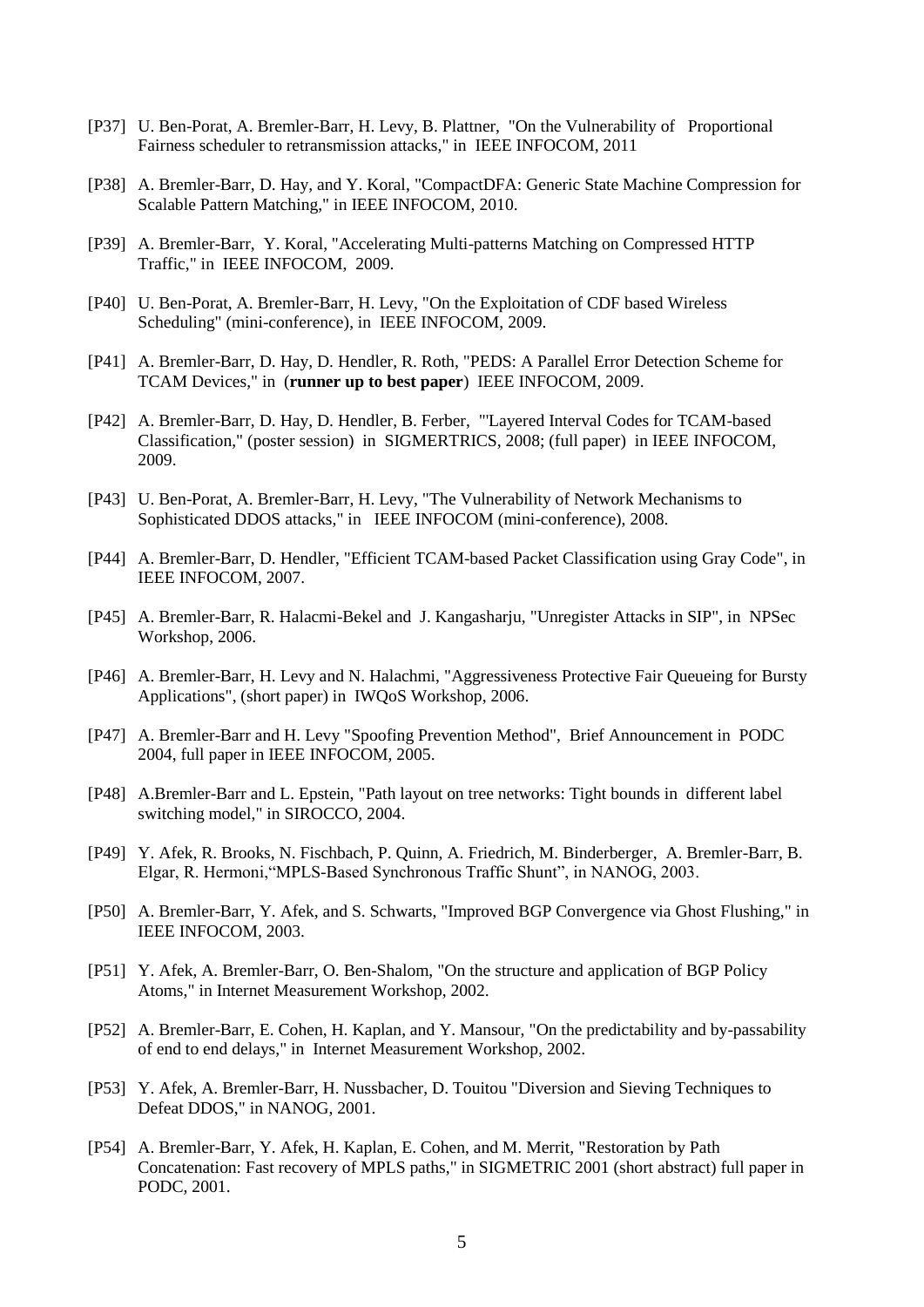- [P55] A. Bremler-Barr, Y. Afek, "Trainet: A new label switching scheme," in IEEE INFOCOM, 2000.
- [P56] A. Bremler-Barr, Y. Afek, S. Har-Peled, "Routing with a Clue," in ACM SIGCOMM, 1999.
- [P57] Y. Afek and A. Bremler, "Self-Stabilizing Unidirectional Network Algorithms by Power Supply," in SODA, 1997.

#### II. Brief Announcements, Posters and Demos

- [P58] Anat Bremler-Barr, Bar Meyuhas, Ran Shister, "Demo: MUDIS :MUD Inspection System", (brief announcement) NOMS 2022
- [P59] Yehuda Afek, Anat Bremler-Barr, Neta Peleg, "Measuring Open Resolvers Negative Caching", (brief announcement ) IMC 2021
- [P60] Anat Bremler-Barr, Bar Meyuhas, Ran Shister, "IoT Location Impact on Network Behavior and MUD", (brief announcement) IMC 2021
- [P61] Yehuda Afek, Anat Bremler-Barr, David Hay, Lior Shafir, Ihab Zhaika, "Demo: NFV-based IoT Security at the ISP Level." Demo, NOMS 2020
- [P62] Lior Shafir, Yehuda Afek, Anat Bremler-Barr, Neta Peleg, Matan Sabag, "DNS Negative Caching in the Wild," short abstract, SIGCOMM 2019 (**Lior won third place in the ACM SIGCOMM Student Research Competition**)
- [P63] Y. Afek, A. Bremler-Barr, S. Landau Feibish, L. Schiff, "Sampling and Large Flow Detection in SDN " in (poster session) SIGCOMM '15
- [P64] Mor Sides, Anat Bremler-Barr, Elisha Rosensweig " Yo-Yo Attack Vulnerability in auto-scaling mechanism" in (poster session) SIGCOMM '15
- [P65] Netanel Cohen, Anat Bremler-Barr, "Graph-based Cloud Resource Cleanup", in ACM SoCC Poster Session, August 2015
- [P66] Yehuda Afek, Anat Bremler-Barr, Liron Schiff: Cross-Entrance Consistent Range Classifier with OpenFlow (short abstract) ONS 2014 HotSDN 2014
- [P67] A. Bremler–Barr , O. Mokryn, J. Kangasharju, N. Chen and Y. Shavitt "Bringing Order To BGP: Decreasing Convergence Message Complexity", (brief announcements) in PODC, 2007.

### III. Journals Papers:

[J1] Yehuda Afek, Anat Bremler-Barr, Shir Landau Feibish, " Zero-Day Signature Extraction for High Volume Attacks", IEEE/ACM Transactions on Networking, January 2019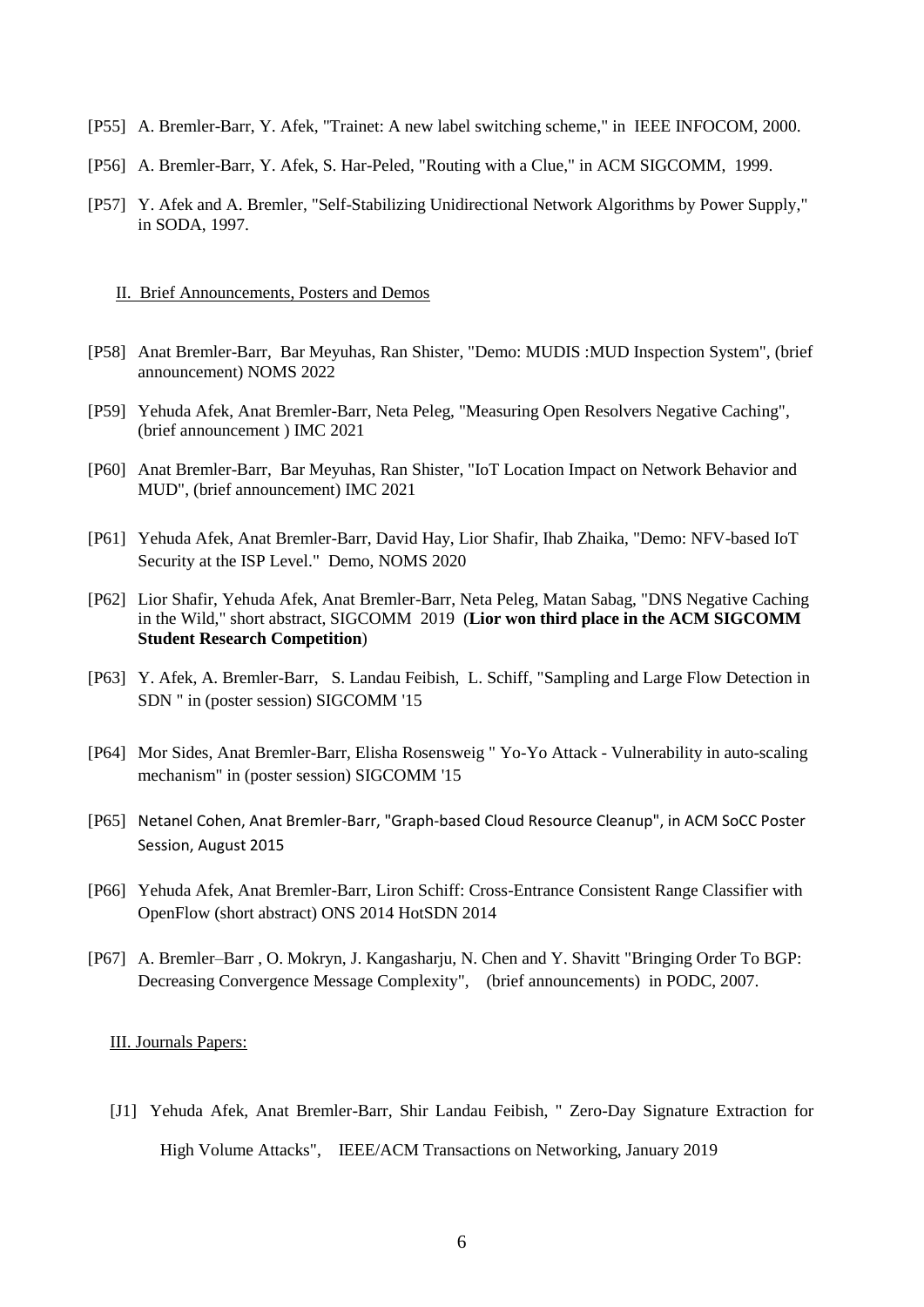- [J2] Yehuda Afek, Anat Bremler-Barr, Shir Landau Feibish, Liron Schieff, "Detecting Heavy Flows in the SDN Match and Action Model", Computer Networks 2018
- [J3] Anat Bremler-Barr, Yotam Harchol, David Hay, Yacov Hel-Or, "Encoding Short Ranges in TCAM Without Expansion: Efficient Algorithm and Applications". In IEEE/ACM Transactions on Networking (January 2018)
- [J4] Yehuda Afek, Anat Bremler-Barr, Yotam Harchol, David Hay, and Yaron Koral. "Making DPI Engines Resilient to Algorithmic Complexity Attacks". In IEEE/ACM Transactions on Networking. 2016
- [J5] Yehuda Afek, Anat Bremler-Barr, Liron Schiff, "Recursive design of hardware priority queues.", Computer Networks 66: 52-67, 2014
- [J6] Udi Ben-Porat, Anat Bremler-Barr, Hanoch Levy, "Computer and network performance: Graduating from the Age of Innocence ". Computer Networks 66: 68-81, 2014
- [J7] A. Bremler-Barr, D. Hay and Y. Koral, "CompactDFA: Scalable Pattern Matching using Longest Prefix Match solution", 22(2): 415-428 (2014) IEEE Transaction on Networking, 2014
- [J8] U. Ben-Porat, A. Bremler-Barr, H. Levy ,"On the Exploitation of CDF based Wireless Scheduling", Computer Networks, special issue 2013.
- [J9] U. Ben-Porat, A. Bremler-Barr, H. Levy, "The Vulnerability of Network Mechanisms to Sophisticated DDOS attacks", IEEE Transactions on Computers, 2013.
- [J10] A. Bremler-Barr, D. Hay, D. Hendler, B. Ferber, "'Layered Interval Codes for TCAM-based Classification", Computer Networks, special issue on Challenges in High-Performance Switching and Routing in the Future Internet, 56(13):3023-3039, 2012.
- [J11] A. Bremler-Barr, D. Hendler "Space-Efficient TCAM-based Classification Using Gray Coding", IEEE Transactions on Computers, 61(1): 18-30, 2012.
- [J12] A. Bremler-Barr, Y. Koral , "Accelerating Multi-patterns Matching on Compressed HTTP Traffic", IEEE Transactions on Networking, 20(3): 970-983, 2012.
- [J13] Y. Afek, A. Bremler-Barr, Y. Koral "Efficient Processing of Multi-Connection Compressed Web Traffic", Computer Communication, 35(7): 810-819, 2012.
- [J14] A. Bremler-Barr, D. Hay, D. Hendler, R. Roth, "'PEDS: A Parallel Error Detection Scheme for TCAM Devices", IEEE Transactions on Networking, 18(5): 1665-1675, 2010.
- [J15] A. Bremler–Barr , O. Mokryn, J. Kangasharju, N. Chen and Y. Shavitt "Bringing Order To BGP: Decreasing Convergence Message Complexity", Computer Networks, 53(12): 2241- 2256, 2009.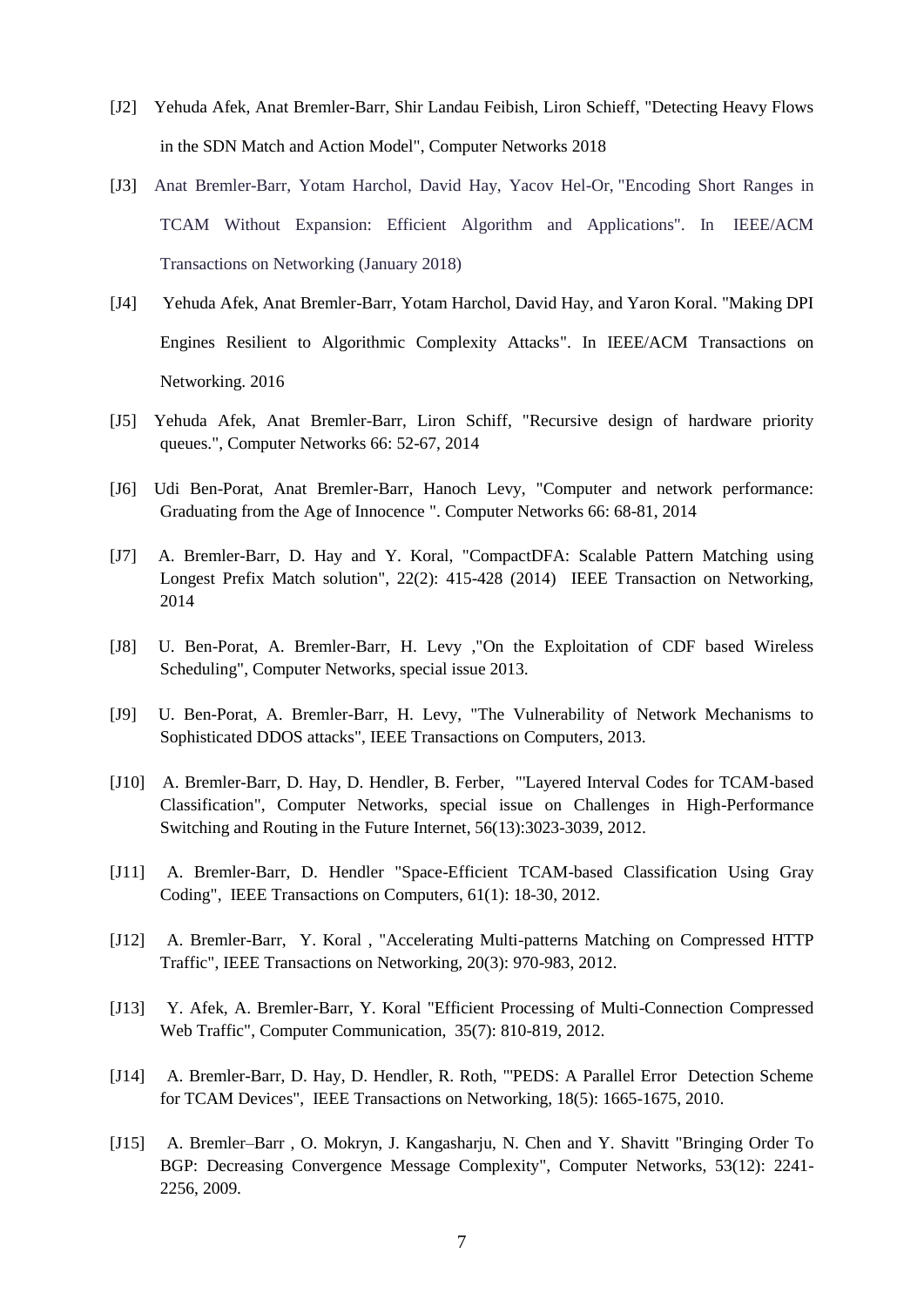- [J16] A. Bremler-Barr, H. Levy and N. Halachmi, "Protecting Bursty Applications Against Traffic Aggressiveness", Computer Networks 2007, Volume 51 , Issue 13 Pages 3864-3877, 2007.
- [J17] A. Bremler-Barr and L. Epstein, "Path layout on tree networks: Bounds in different label switching models", Nord. J. Comput. 14(1-2): 109-125, 2007.
- [J18] A. Bremler-Barr, Y. Afek, and S. Schwarts, "Improved BGP Convergence via Ghost Flushing", IEEE Journal on Selected Areas in Communications, 22(10): 1933-1948, 2004.
- [J19] A. Bremler-Barr, E. Cohen, H. Kaplan, and Y. Mansour, "Predicting and bypassing end-to-end Internet service degradations", IEEE Journal on Selected Areas in Communications,21(6): 961- 978, 2003.
- [J20] A. Bremler-Barr, Y.Afek, H.Kaplan, E. Cohen, and M. Merrit, "Restoration by Path Concatenation: Fast recovery of MPLS paths", Special Issue of Distributed Computing, 15 (4): 273-283, 2002.
- [J21] Y. Afek and A. Bremler and S.Har-Peled, "Routing with a clue", IEEE/ACM Transactions on Networking, vol. 9 pp. 693-705. Dec. 2001.
- [J22] Y. Afek and A. Bremler, "Self-Stabilizing Unidirectional Network Algorithms by Power Supply," Special Issue for Self-stabilizing, Chicago Journal of Theoretical Computer Science, Dec. 1998.

#### VI. Manuscripts

- A. Bremler-Barr, Y. Mansour, and Y. Rosenbaum, "Towards automatic root cause analysis of connection degradation" (Y. Rosenbum, thesis manuscript), 2005
- A.Bremler-Barr, O.Dekel, R. Goldschmidt, H. Levy "The Super Nodes of Skype: Measurements, Behavior and Vulnerability," 2010.
- A. Bremler-Barr, N. Solomon, "Mitigating Layer 2 Attacks: Re-Thinking the Division of Labor",( Nir Solomin project manuscript),2015
- A. Bremler Barr. P. Lazar, "Design and Implementation of a Data Plane for the OpenBox Framework," (Pavel Lazar, project manuscript),2016
- A. Bremler-Barr, G. Parashi, "Efficient Automated Signatures Extraction Implementation," (Golan Parahi, project manuscript),2016
- A. Bremler-Barr, L. Barak, " Implementing a prototype for the Deep Packet Inspection as a Service Framework," (Lior Barak, project manuscript),2016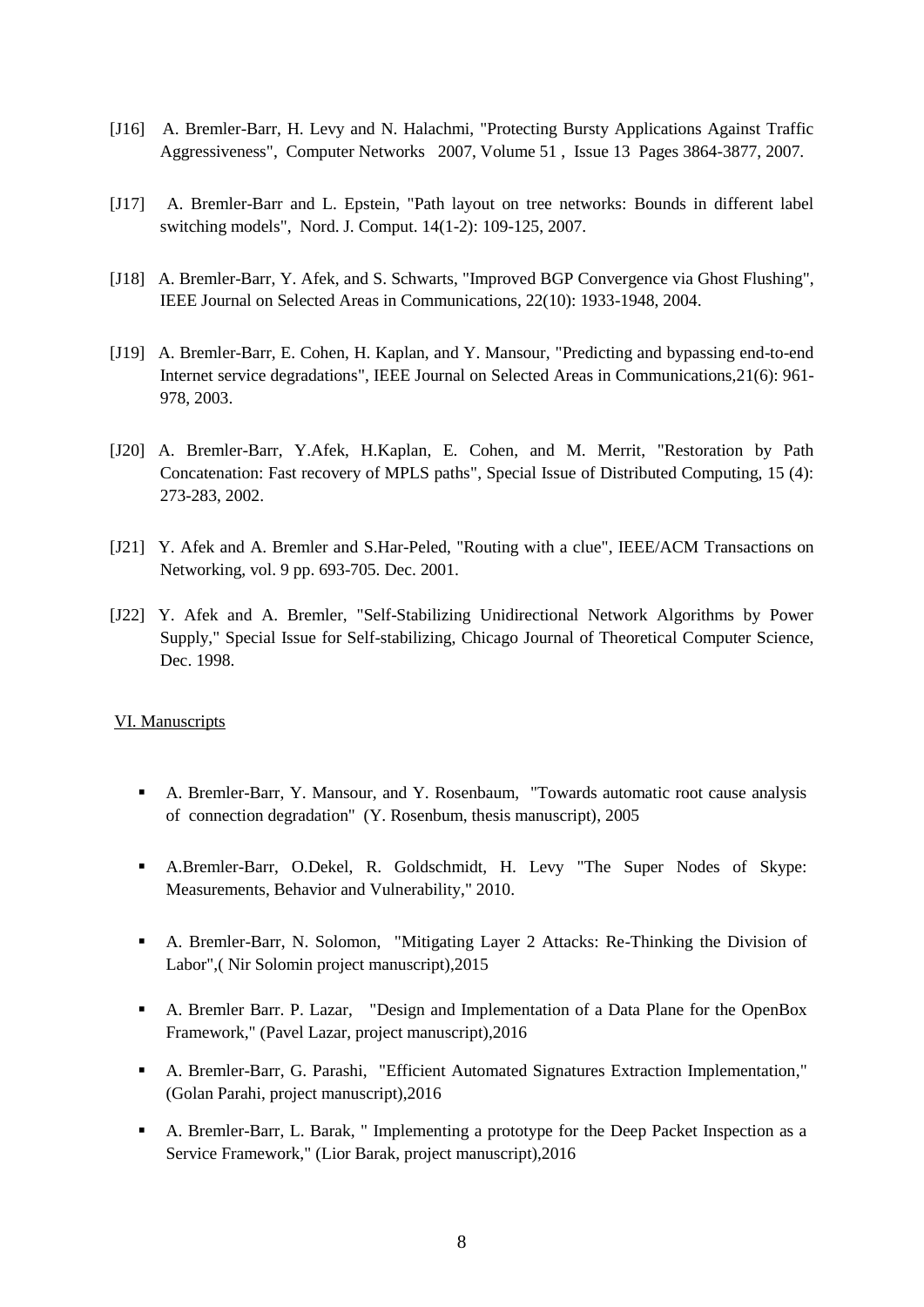- A. Bremler-Barr, Y. Harchol, Asher Gruber, "Snort Virtual Network Function With DPI Service" (Asher Gruber project manuscript). 2016
- A. Bremler-Bar D. Shmidt, "The Openbox Controller Northbound API," ( Dan Shmidt project manuscript), 2017
- A.Bremler-Barr S. Nissim, "GRAMI Software Enhancement on SDN Networks, (Shlomi Nisim project manuscript), 2018
- A.Bremler-Barr H. Iserovich, "Empowering Network Infrastructure Cybersecurity" (Hanan Iserovich project manuscript), 2021

# **F. Patents:**

- Anat Bremler-Barr, David Hay, Yaron Koral, Yotam Harchol, "**Method and System for providing Deep Packet Inspection as a service**", US Application No. 15/321,472 national phase of PCT/IL2015/050641, year 2015.
- Yehuda Afek, Anat Bremler-Barr, Yaron Koral, "**Efficient processing of compressed communication traffic**", US Patent 8,909,813, year 2014.
- A Bremler-Barr, Y. Koral, V. Zigdon, " **Multi-pattern matching in compressed communication traffic**" US Patent 8,458,354, year 2012
- Anat Bremler-Barr, David Hay and Yaron Koral **"State machine compression for scalable pattern matching**", US Patent 8,504,510, year 2012.
- A Bremler-Barr, H Levin, O Dekel, "**[Detecting and controlling peer-to-peer traffic](javascript:void(0))**", US Patent App. 12/739,738, year 2010
- Anat Bremler-Barr, David Hay, Danny Hendler and Ron M. Roth. "**TCAM with Fast Error Detection**". U.S. Provisional Patent Application No. 61/130129, May 2008.
- Anat Bremler-Barr, Keren Horvitz, Dan Touitou, Rafi Tzadikario, Yehuda Afek, "**Weighted fair queuing-based methods and apparatus for protecting against overload conditions on nodes of a distributed network"**, United States Patent Application 20030076848, 2003.
- Guy Pazi, Anat Bremler-Barr, Rami Rivlin, Dan Touitou," **Protecting against distributed denial of service attacks"** (PCT/IL02/00714, 10/232,993) , United States Patent Application 20030076848, 2003.
- Anat Bremler-Barr, Touitou Dan, Rafi Zadikario, Yehuda Afek, "**Protecting against malicious traffic"** (PCT/IL02/00996), 2002.
- Rafi Zadikario, Dan Touitou, Anat Bremler-Barr," **Protecting against and stopping the spread of malicious worm traffic on the Internet"**, (60/445,605), 2003.
- Anat Bremler-Barr, Dan Touitou, Rami Rivlin, "**Detecting and protecting against worm traffic on a network"**, United States Patent Application 20030076848, 2005.
- Anat Bremler-Bar, Hank Nussbacher, Roi Hermoni, "**Selective diversion and injection of communication traffic"**, United States Patent Application 20030076848, 2006.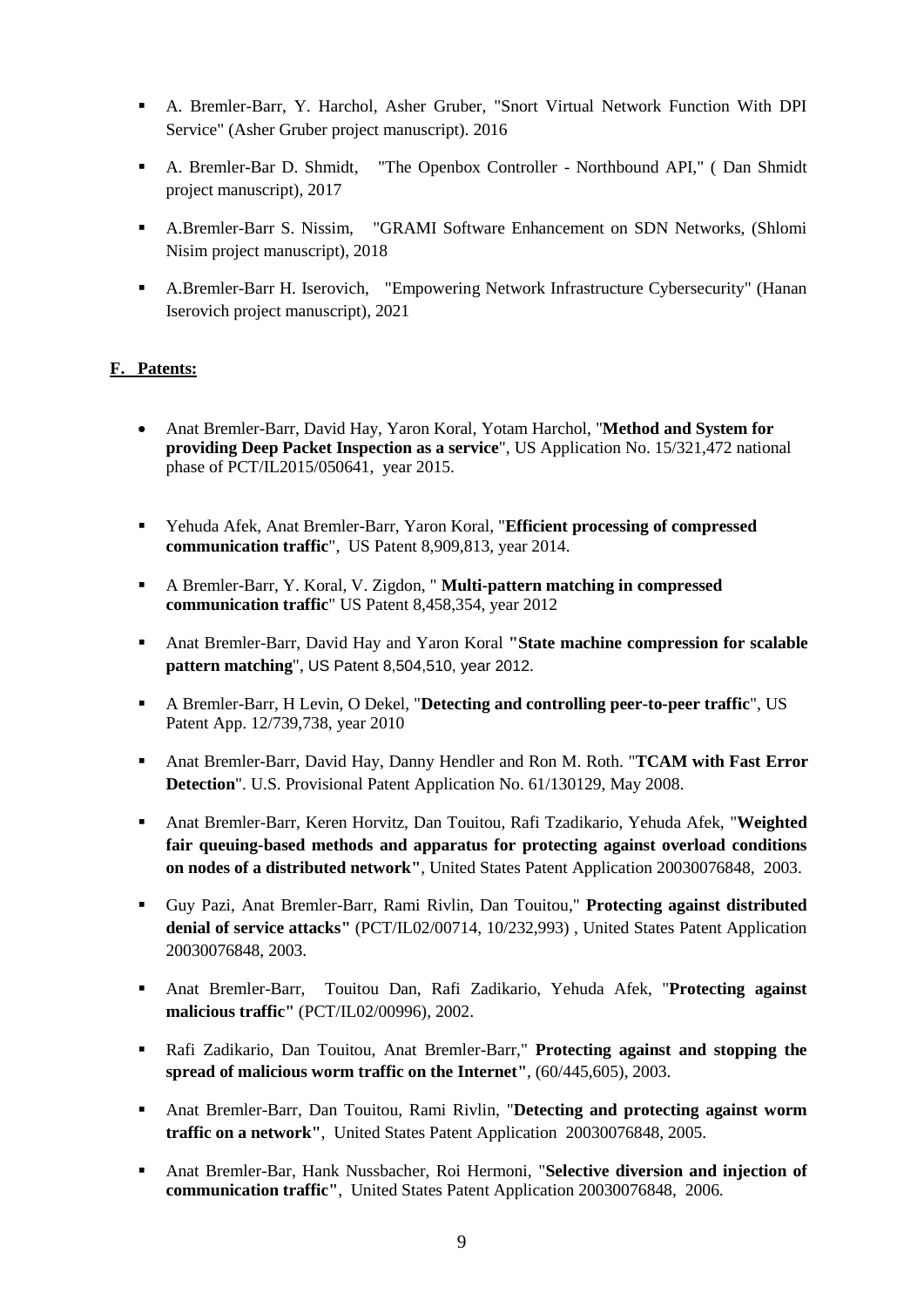- Y. Afek, A. Bremler-Barr, S. Har-Peled "**Method for fast IP-lookup - routing with a clue**", United States Patent Application 6876655, 2005.
- Y. Afek, A. Bremler-Barr, S. Har-Peled, "**Method for Fast Multi-Dimensional Packet Classification**", United States Patent Application 6633860, 2003.

# **G. Grants:**

- Consortium, " Encrypted Networks Traffic Monitoring (ENTM)", the Office of the Chief Scientist of the Ministry of Industry, 300K NIS a year (with Prof. David Hay) 2021-2024
- RedHat grant, Multi-cloud service Selection, 200,000NIS, 2021
- Cisco Research grant, MUD-based IoT Security in SD-WAN, 100,000\$ (with Prof. Yehuda Afek and Prof. David Hay), 2021
- Blavatnik Interdisciplinary Cyber Research Center, Tel Aviv University, "Attack Resilient and Efficient DNS infrastructure", 2019-2021, 124,000 \$ (with Prof. Yehuda Afek)
- Neptune consortium, " Quality of experience in NFV and SDN environment", the Office of the Chief Scientist of the Ministry of Industry, 300K NIS a year (with Prof. Yehuda Afek and Prof. David Hay) 2014-2018.
- Kabrnit consortium, "Algorithms for automatically defining and finding signatures for news attacks," the Office of the Chief Scientist of the Ministry of Industry, 300K NIS a year (with Prof. Yehuda Afek) 2012-2014.
- ERC starting grant," Deep Packet Inspection of Next Generation Network Devices," 990,400 Euro, Grant agreement no 259085, 2010-2016, **funded [Deepness-lab](http://www.deepness-lab.org/)**.
- Checkpoint research grant, "Deep Packet Inspection (DPI) with a Small Memory Footprint: Software Approach to CompactDFA Implementation, "50K NIS,2009.
- SNF (Swiss) Grant, "The Vulnerability of Networks and Computers to DDoS Attacks: Quantifications, Evaluation and Solutions," with B. Plattner (ETH), H. Levy (Tel-Aviv University), 2009-2011, 142,725 CHF.
- Cisco Research Grant, 2007, 75,000\$ "Fault-Resilient TCAMs" with Danny Hendler (Ben Gurion University) and Ronny Roth (Technion).
- REMON 4G Wireless consortium, "Resilience of Scheduling Algorithm", the Office of the Chief Scientist of the Ministry of Industry, Trade and Labor, Magnet 1.5.2007-30.4.2009, 180K NIS a year.
- Young G.I.F 2005, 32,500 Euro, "The cost of securing BGP, the Internet Routing protocol".

# **H. Professional Activities**

- 2017- Editor at Large of IEEE/ACM Transaction on Networking
- **2013-2017** Associate Editor of IEEE/ACM Transaction on Networking (number 1 networking journal).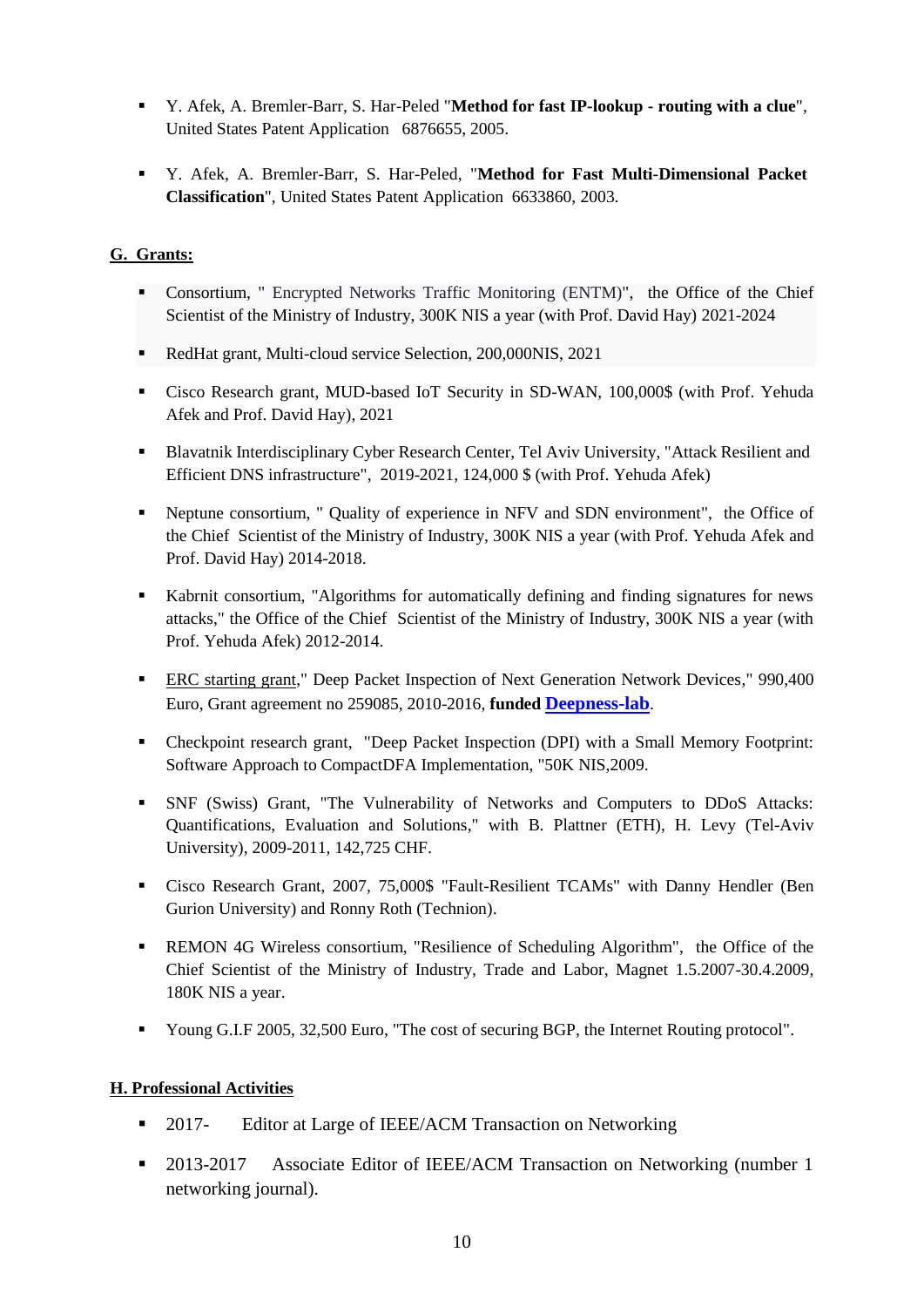- 5. Conference Program Committee: INFOCOM 2008-2022, PODC 2008,2011,HPSR 2010- 2013,Networking 2013, DISC 2013,ICNP 2014, CSCML 2017-2018, CANS 2020
- Co-organizer (with Prof. Isaac Keslassy) of Israeli Networking Day 2007. Steering Committee Israeli Networking Day 2021.
- Reviewers for the following journals: IEEE Transactions on Parallel and Distributed Systems, IEEE Transactions on Computers, Theoretical Computer Science, Computer Networks, IEEE Transactions on Dependable and Secure Computing, IEEE Transaction on Networking, IEEE Communication letters.
- Non-academic Conferences:
	- Co-organizer of the **Panel on the Biometry Repository**, September 2009, where ministers and researchers from computer science and social science presented their opinion about the Knessset's (the Israeli legislative authority) attempts to legislate the Biometry Repository Law.
	- Co-organizer of **OWASP-IL (Open Web Application Security Project) Conference** at IDC years 2007-2014 - The conference was attended by 250 people from the application security industry.

# **I. Honors & Awards :**

- My students received the following awards on research under my supervision:
	- o Lior Shafir, third place SIGCOMM research competition, 2019
	- o Alon Atary, best in session, INFOCOM 2016
	- o Shir Landau-Feibish, Broadcom Foundation University Research Competition Second Place, 2014
- Runner-up for the best INFOCOM paper award (2009)
	- One of the best 3 papers in the conference, out of 282 accepted papers and 1435 total submissions.
- Excellent Researcher IDC (2007,2103)
- Eshkol fellowship for Ph.D. (2000)
- Excellence prize for Ph.D. research, Tel Aviv University (1999)
- An Intel Fellowship for distinguished graduate students, Tel-Aviv University (1998)
- A Wolf Fellowship for M.Sc.  $(1996)$
- Annual Dean's list mentioning, faculty of Exact Sciences, Tel Aviv University, for every year of study for the B.Sc. and M.Sc (1991-1996).

# **J. Students:**

# I. Current students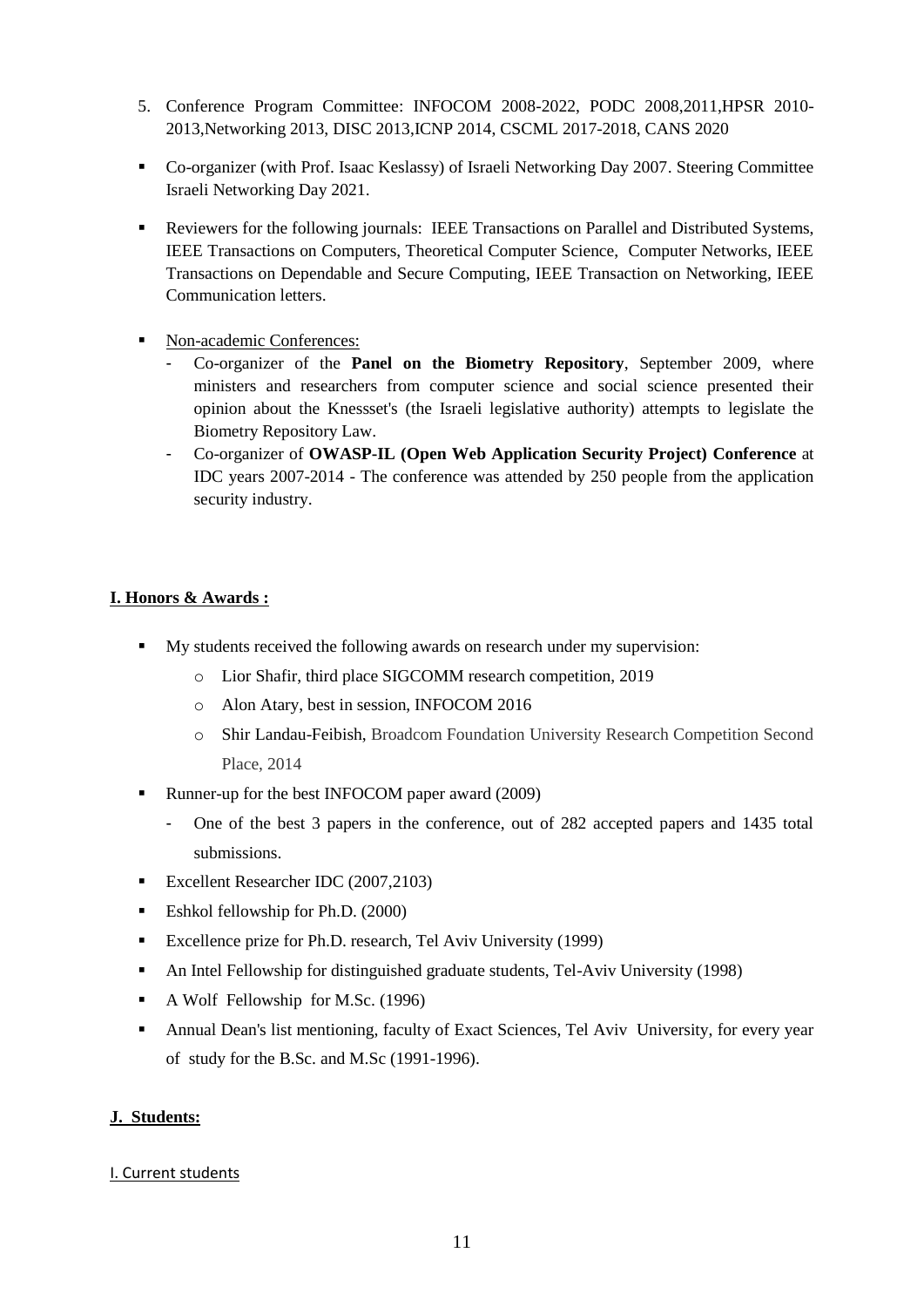# Postdoc Students

**Tal Shapira, IDC** 

# PhD Students

**Bar Meyuhas, IDC** 

### Master Students

- Daniel Bachar, IDC (co-advisor with Prof. David Hay)
- **Matan Sabag, IDC**
- Neta Peleg, IDC
- Daniel Dubnikov, TAU (co-advisor with Prof. Yehuda Afek)
- Shani Ben Atia. IDC
- Ran Shister, IDC
- Shoham Danino, IDC
- Elad Wasserstein, IDC (co-advisor with Dr. Eli Brosh)

# II. Alumni Students:

# Alumni Post Doc

 [Shimrit Tzur](https://www.linkedin.com/in/shimrit-tzur-david-7129b34/) , IDC 2011 - 2014, CTO and Co-Funder at Secret Double Octopus Secret Double Octopus

# Alumni Ph.D. students:

- [Udi Ben-Porat,](https://www.linkedin.com/in/ehud-udi-ben-porat-42850815/) ETH Zurich, co-advisor with Prof. Levy and Prof. Plattner, 2009 2014, Security Architect SIX group
- [Yaron Koral,](https://www.linkedin.com/in/yaron-koral-86ab39/) Tel-Aviv University, co-advisor with Prof. Yehuda Afek, 2010 2013, postdoc at Princeton University with Prof. Jennifer Rexford 2014-2016, currently Lead Inventive Scientist at AT&T
- [Yotam Harcol,](http://www.yotamharchol.com/) Hebrew University, co-advisor with Prof. David Hay 2010 -2016, a postdoctoral scholar at UC Berkeley, working at the NetSys group with Prof. Scott Shenker 2016-2019, a research scientist at the EPFL 2019-2020, currently a research scientist at [DFINITY](https://dfinity.org/)
- **[Liron Schiff,](https://www.linkedin.com/in/liron-schiff-5015b533/?trk=pub-pbmap) Tel-Aviv University, co-advisor with Prof. Yehuda Afek, 2011-2015,** currently Chief Scientist at GuardiCore
- [Shir Landau Feibish,](https://www.openu.ac.il/personal_sites/shir-landau-feibish/) Tel-Aviv University, advisor Prof. Yehuda Afek with the collaboration of Prof. Anat Bremler-Barr, 2011-2016, post-doc at Princeton University with Prof. Jennifer Rexford 2017-2020, currently Senior Lecturer (Assistant Professor), Open University of Israel

### Alumni Master Students (thesis):

- Omer Ben-Shalom, Tel-Aviv University, co-advisor with Prof. Afek,2003
- Shemer Schwarts Tel-Aviv University, co-advisor with Prof. Afek, 2005
- Yaron Rosenbaum, IDC, co-advisor with Prof. Yishay Mansour, 2006
- Nir Halacmi, IDC, 2006
- Ronit Halachmi, IDC, 2007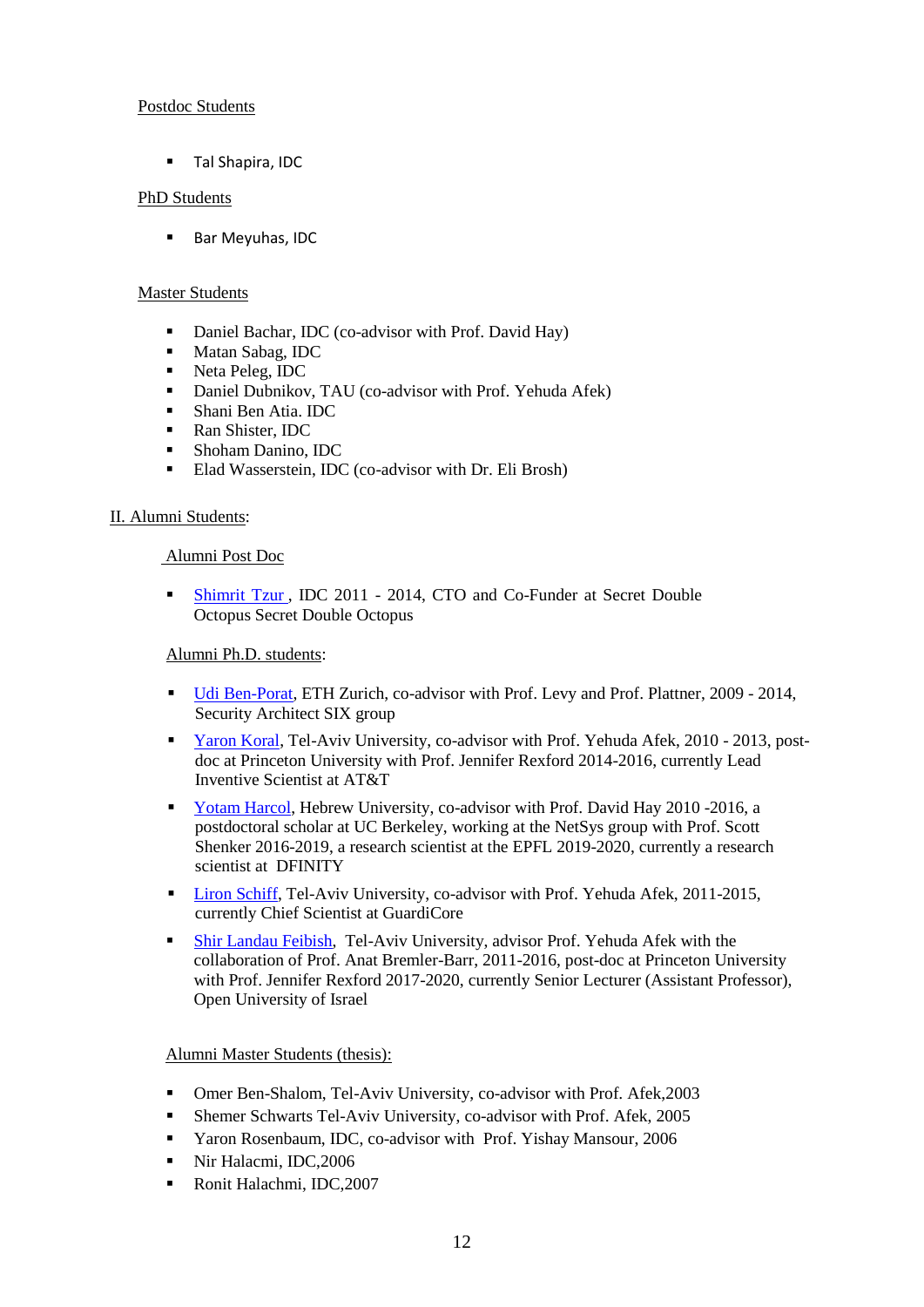- Omer Dekel, IDC, 2008
- Farber Boris, IDC, 2008
- Nir Chen, IDC, 2008
- Udi Ben- Poret, Tel-Aviv University, co-Advisor with Prof. Levy, 2008
- Yaron Koral, IDC,2009
- Ran Goldschmit, Haifa University, co-Advisor with Benny Pinkas, 2009
- Victor Zidon, IDC, 2010
- Adam Mor, IDC, 2012
- Mor Sides, IDC, 2016
- Omer Kochba, IDC,2016
- Daniel Krauthgamer, IDC, 2016
- Alon Atary, IDC, 2016
- $\blacksquare$  Idan Moyal, IDC, 2017
- **Lior Shafir, TAU, 2017, co-advisor with Prof. Yehuda Afek**
- Haim Levy, IDC, 2019, co-advisor with Prof. Zohar Yakhini
- Alon Noy, TAU, 2020, co-advisor with Prof. Yehuda Afek
- Ronen Ben-David, IDC 2021
- **Avraham Shalev, IDC 2021**
- Dor Israeli, TAU 2021 (co-advisor with Prof. Yehuda Afek)

# **K. Teaching Experience**

- Lecturer at the following courses:
- *Operating system at IDC 2007-2021*
- *Workshop: Network Security at IDC 2007,2008*
- *Workshop: Advanced Topics in IP Networks at IDC 2013*
- *Workshop: Projects with the Industry and academia at IDC 2020-2021*
- *Workshop: Networks & Internet at IDC 2015*
- *Data Structure at IDC 2004-2007*
- *Advanced topics in IP Networks at IDC 2004,2005,2007,2009-2013,2015,2018,2021*
- *Seminar: Internet Attacks - On worms and DDOS at IDC 2006,2007,2011*
- *Seminar: Network Algorithmics at IDC 2012*
- *Seminar: Clouds and Networking at IDC 2013*
- *Seminar: Network Virtualization, 2016*
- *Advanced topics in Computer Architecture at IDC 2004,2006,2008*
- *Computer structure course at Tel-Aviv University,1998-2002.*
- *Operating system course at Tel-Aviv University, 1998-2002, MTA (Tel-Aviv-Yafo college) 1998-1999.*
- *Seminar: Advanced Topics in IP network at Tel-Aviv University, 1999-2002, IDC 2012*
- *Distributed Algorithm in MTA (Tel-Aviv-Yafo college) 1999.*
- *Introduction to System Programming - at Tel-Aviv University, 1995-1998.*
- Teaching assistant at Tel-Aviv University: 1996-1999.

# **L Media**

**DNS Research**